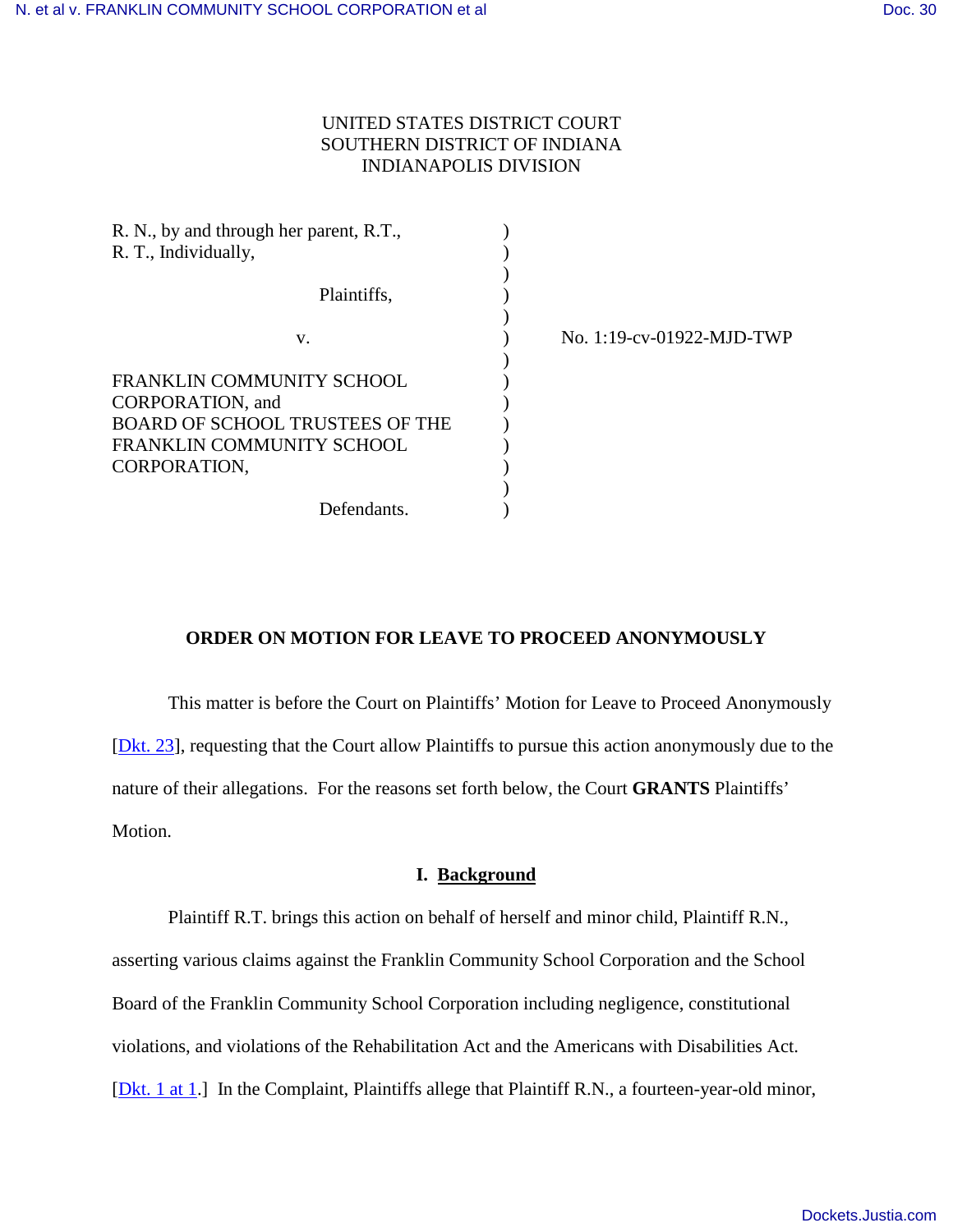has been diagnosed with Autism Spectrum Disorder, Attention Deficit Hyperactivity Disorder, depression, and language impairment, and has been identified as a student with a disability under the Individuals with Disabilities Education Act, [20 U.S.C. § 1400](https://www.westlaw.com/Document/N00DF73D0DC9B11DF868FD4ABBFB7B041/View/FullText.html?transitionType=Default&contextData=(sc.Default)&VR=3.0&RS=da3.0) *et seq.* Plaintiff R.N. alleges that other children at school called her names and repeatedly subjected her to physical abuse. *Id*. Plaintiffs allege that, despite the numerous complaints they lodged, Defendants did nothing to limit the bullying and harassment, and that Defendants engaged in bullying behavior. *Id*. Plaintiffs claim that this harassment and bullying eventually resulted in Plaintiff R.N. becoming depressed, withdrawn, and suicidal. [\[Dkt. 1 at 11.](https://ecf.insd.uscourts.gov/doc1/07317251822?page=11)]

In the Answer, Defendants allege that they have adopted written policies on harassment and bullying, and that their policies prohibit any kind of bullying. [\[Dkt. 10 at 4.](https://ecf.insd.uscourts.gov/doc1/07317358770?page=4)] They further allege that each time a report was received from Plaintiffs, it was investigated and "promptly dealt with by the school." [\[Dkt. 10 at 4.](https://ecf.insd.uscourts.gov/doc1/07317358770?page=4)] Plaintiffs maintain, however, that Defendants have been deliberately indifferent in responding to student-on-student harassment and bullying in their schools, particularly when the harassed students are disabled. [\[Dkt. 1 at 1.](https://ecf.insd.uscourts.gov/doc1/07317251822?page=1)]

#### **II. Legal Standard**

Rule 10(a) of the Federal Rules of Civil Procedure requires a complaint to include the names of all the parties to the suit. That rule "instantiates the principle that judicial proceedings, civil as well as criminal, are to be conducted in public." *[Doe v. Blue Cross & Blue Shield](https://www.westlaw.com/Document/I0c599469941d11d9bdd1cfdd544ca3a4/View/FullText.html?transitionType=Default&contextData=(sc.Default)&VR=3.0&RS=da3.0&fragmentIdentifier=co_pp_sp_506_872)  United*[, 112 F.3d 869, 872 \(7th Cir. 1997\).](https://www.westlaw.com/Document/I0c599469941d11d9bdd1cfdd544ca3a4/View/FullText.html?transitionType=Default&contextData=(sc.Default)&VR=3.0&RS=da3.0&fragmentIdentifier=co_pp_sp_506_872) Although there is a strong presumption in favor of open proceedings in which all parties are identified, federal courts also have discretion to allow a plaintiff to proceed anonymously. *[Doe v. Indiana Black Expo, Inc.](https://www.westlaw.com/Document/If4b523da564e11d9a99c85a9e6023ffa/View/FullText.html?transitionType=Default&contextData=(sc.Default)&VR=3.0&RS=da3.0&fragmentIdentifier=co_pp_sp_345_139)*, 923 F. Supp. 137, 139 (S.D. [Ind. 1996\).](https://www.westlaw.com/Document/If4b523da564e11d9a99c85a9e6023ffa/View/FullText.html?transitionType=Default&contextData=(sc.Default)&VR=3.0&RS=da3.0&fragmentIdentifier=co_pp_sp_345_139) The presumption that a plaintiffs' identity will be public information can be rebutted,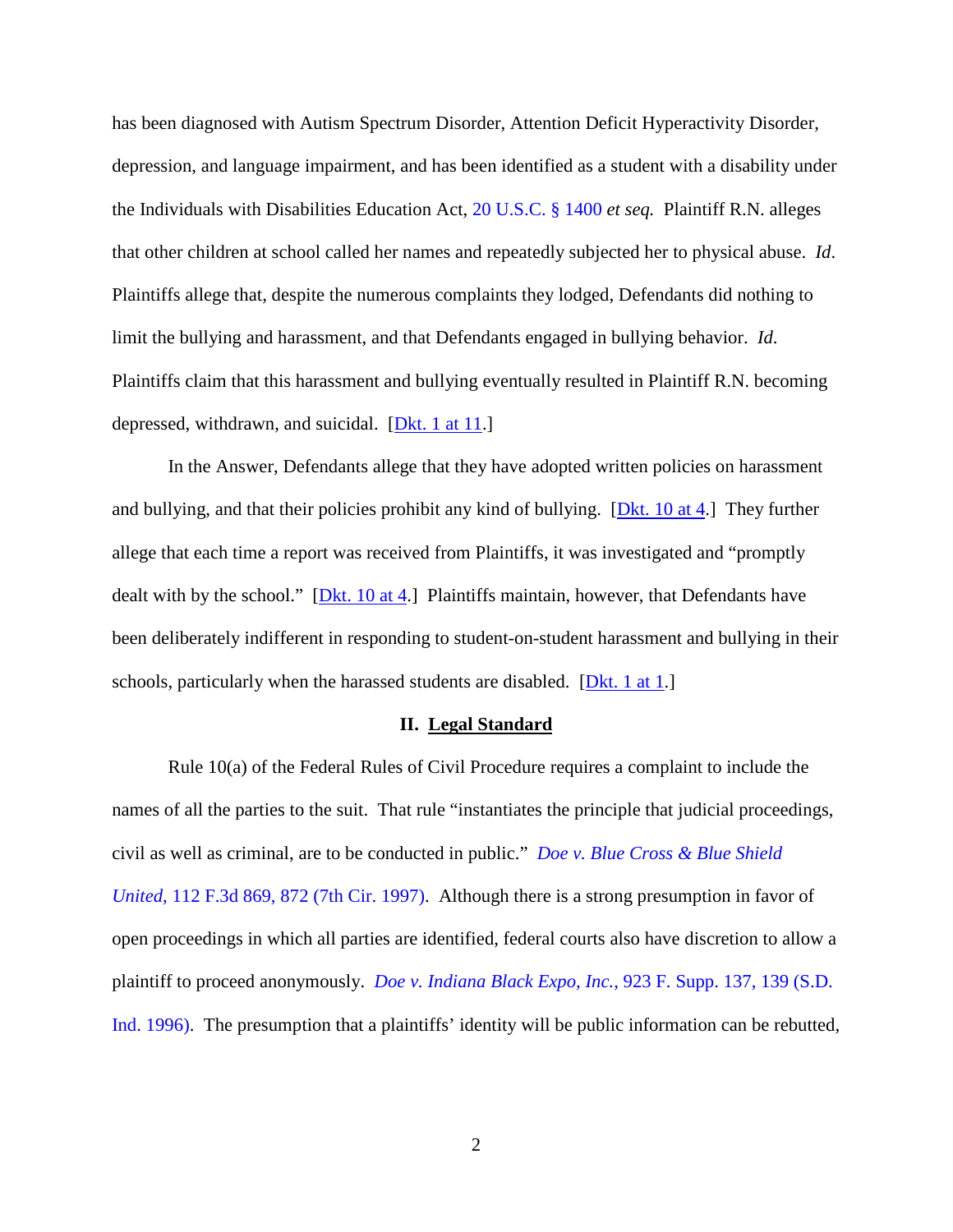however, by showing that the harm to the plaintiff of proceeding publicly exceeds the likely harm from concealment. *Doe v. City of Chicago*[, 360 F.3d 667, 669 \(7th Cir. 2004\)](https://www.westlaw.com/Document/I6aef9e4589fd11d9ac45f46c5ea084a3/View/FullText.html?transitionType=Default&contextData=(sc.Default)&VR=3.0&RS=da3.0&fragmentIdentifier=co_pp_sp_506_669)

This Court has "an independent duty" to determine whether "exceptional circumstances" exist to justify a departure from the typical method of proceeding under a party's real name. *[Id.](https://www.westlaw.com/Document/I6aef9e4589fd11d9ac45f46c5ea084a3/View/FullText.html?transitionType=Default&contextData=(sc.Default)&VR=3.0&RS=da3.0&fragmentIdentifier=co_pp_sp_506_669)* [at 669-70.](https://www.westlaw.com/Document/I6aef9e4589fd11d9ac45f46c5ea084a3/View/FullText.html?transitionType=Default&contextData=(sc.Default)&VR=3.0&RS=da3.0&fragmentIdentifier=co_pp_sp_506_669) The test for permitting a plaintiff to proceed anonymously is whether the plaintiff has a substantial privacy right that outweighs the "customary and constitutionally-embedded presumption of openness in judicial proceedings." *[Does v. City of Indianapolis, Ind.](https://www.westlaw.com/Document/Icceb1397285911db80c2e56cac103088/View/FullText.html?transitionType=Default&contextData=(sc.Default)&VR=3.0&RS=da3.0&fragmentIdentifier=co_pp_sp_999_1)*, No. 1:06 [cv-865-RLY-WTL, 2006 WL 2289187, at \\*1-2 \(S.D. Ind. Aug. 7, 2006\).](https://www.westlaw.com/Document/Icceb1397285911db80c2e56cac103088/View/FullText.html?transitionType=Default&contextData=(sc.Default)&VR=3.0&RS=da3.0&fragmentIdentifier=co_pp_sp_999_1) The non-exhaustive factors articulated in *EW v. New York Blood Center,* [213 F.R.D. 108, 111 \(E.D.N.Y. 2003\),](https://www.westlaw.com/Document/I20ee22b4540411d9b17ee4cdc604a702/View/FullText.html?transitionType=Default&contextData=(sc.Default)&VR=3.0&RS=da3.0&fragmentIdentifier=co_pp_sp_344_111) are helpful:

(1) whether the plaintiff is challenging governmental activity or an individual's actions; (2) whether the plaintiff's action requires disclosure of information of the utmost intimacy; (3) whether the action requires disclosure of the plaintiff's intention to engage in illegal conduct; (4) whether identification would put the plaintiff at risk of suffering physical or mental injury; (5) whether the defendant would be prejudiced by allowing the plaintiff to proceed anonymously; and (6) the public interest in guaranteeing open access to proceedings without denying litigants access to the justice system.

*See also [Doe v. Ind. Black Expo](https://www.westlaw.com/Document/If4b523da564e11d9a99c85a9e6023ffa/View/FullText.html?transitionType=Default&contextData=(sc.Default)&VR=3.0&RS=da3.0&fragmentIdentifier=co_pp_sp_345_140)*, 923 F. Supp. at 140 (applying nearly identical five-factor test).

Discretion when applying this test lies with the district court. *[K.F.P. v. Dane County](https://www.westlaw.com/Document/I1e2c75e4941311d9bdd1cfdd544ca3a4/View/FullText.html?transitionType=Default&contextData=(sc.Default)&VR=3.0&RS=da3.0&fragmentIdentifier=co_pp_sp_506_519)*, 110 F.3d

[516, 519 \(7th Cir. 1997\).](https://www.westlaw.com/Document/I1e2c75e4941311d9bdd1cfdd544ca3a4/View/FullText.html?transitionType=Default&contextData=(sc.Default)&VR=3.0&RS=da3.0&fragmentIdentifier=co_pp_sp_506_519)

### **III. Discussion**

Plaintiffs moved for leave to proceed anonymously, requesting that the minor Plaintiff R.N. and her parent R.T. be allowed to proceed using their initials in lieu of their names because the case is being prosecuted on behalf of a minor. [\[Dkt. 24.](https://ecf.insd.uscourts.gov/doc1/07317442757)] Defendants oppose Plaintiffs' request to proceed anonymously because, they argue, it is procedurally defective and because Plaintiffs have failed to show that the harm to Plaintiff R.N. and her parent proceeding under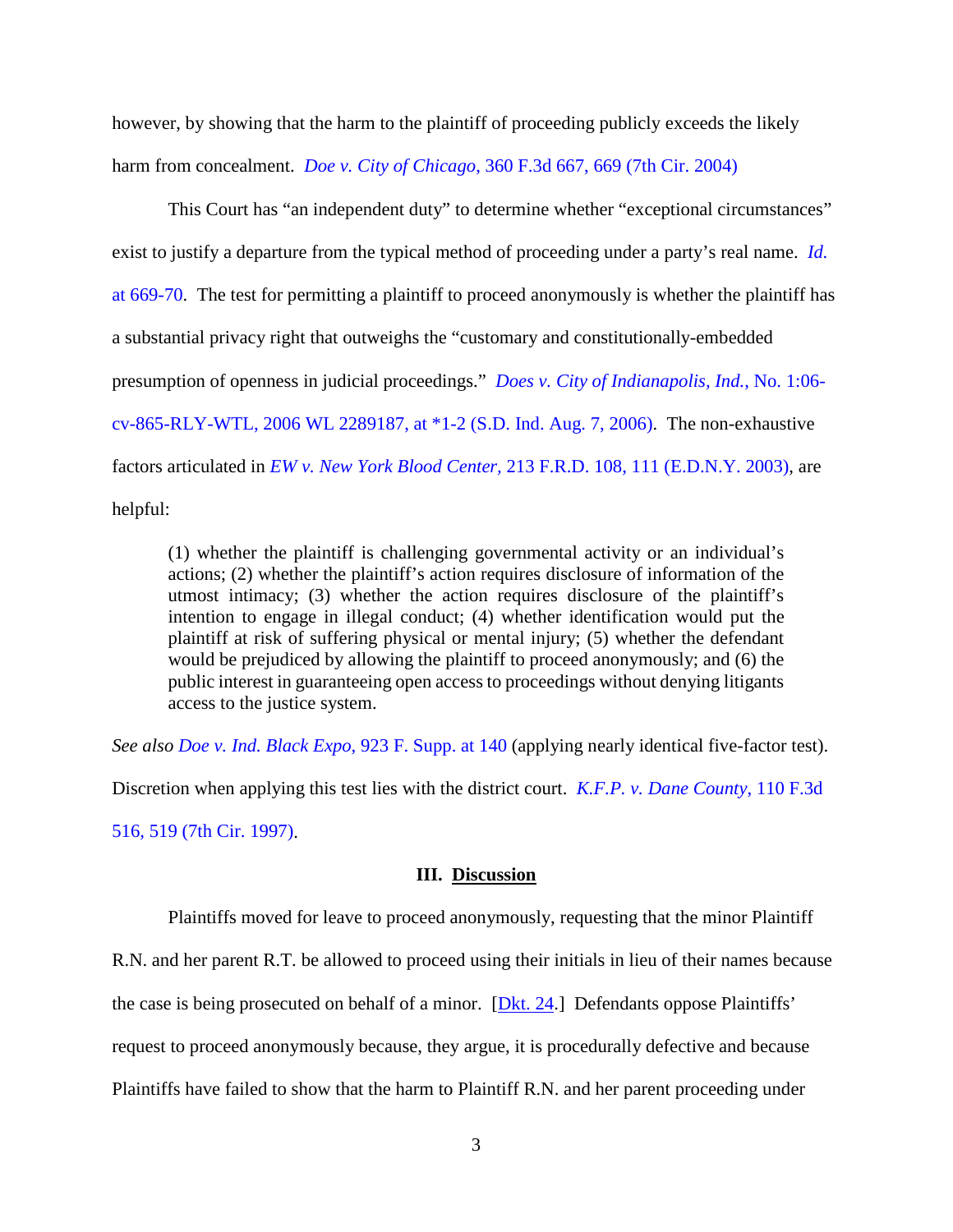their own names exceeds the likely harm to the public from concealment of their names. [Dkt.] [26 at 2.](https://ecf.insd.uscourts.gov/doc1/07317450219?page=2)]

## A. Procedural Deficiency

Plaintiffs filed their motion to proceed anonymously pursuant to this district's Local Rule 10-1, which mandates that a plaintiff seeking to proceed anonymously must, at the time of filing the initial pleading, file under seal a notice of intention to seek leave to proceed anonymously and disclose the plaintiff's true name. S.D. L.R. 10-1(a). Contemporaneously with the notice, the plaintiff must file a motion to proceed anonymously and serve each opposing party with both the notice and the motion within seven days of the opposing party's appearance. S.D. L.R. 10- 1(b) and (c). Any objection to the motion must be filed within twenty-one days of the opposing party's appearance. S.D. L.R. 10-1(d).

Defendants argue that Plaintiffs' motion is procedurally defective because Plaintiffs filed it three months after they filed their Complaint. [\[Dkt. 26 at 1.](https://ecf.insd.uscourts.gov/doc1/07317450219?page=1)] The Court has broad discretion in deciding whether to require strict compliance with a local rule. *See [Ammons v. Aramark](https://www.westlaw.com/Document/I38140a488a0411d9903eeb4634b8d78e/View/FullText.html?transitionType=Default&contextData=(sc.Default)&VR=3.0&RS=da3.0&fragmentIdentifier=co_pp_sp_506_817)*, 368 [F.3d 809, 817 \(7th Cir. 2004\);](https://www.westlaw.com/Document/I38140a488a0411d9903eeb4634b8d78e/View/FullText.html?transitionType=Default&contextData=(sc.Default)&VR=3.0&RS=da3.0&fragmentIdentifier=co_pp_sp_506_817) *Little v. Cox's Supermarkets*[, 71 F.3d 637, 641 \(7th Cir. 1995\)](https://www.westlaw.com/Document/I547e64c091c311d993e6d35cc61aab4a/View/FullText.html?transitionType=Default&contextData=(sc.Default)&VR=3.0&RS=da3.0&fragmentIdentifier=co_pp_sp_506_641) (discussing whether to apply the local rule strictly or to overlook any transgression is one left to the district court's discretion.); *see also Doe v. Purdue University*[, 321 F.R.D. 339, 340 \(N.D.](https://www.westlaw.com/Document/I70c81280466911e7a6b0f3e4b1d2c082/View/FullText.html?transitionType=Default&contextData=(sc.Default)&VR=3.0&RS=da3.0&fragmentIdentifier=co_pp_sp_344_340)  [Ind. 2017\)](https://www.westlaw.com/Document/I70c81280466911e7a6b0f3e4b1d2c082/View/FullText.html?transitionType=Default&contextData=(sc.Default)&VR=3.0&RS=da3.0&fragmentIdentifier=co_pp_sp_344_340) (noting that Plaintiff failed to serve Defendant with his motion to proceed under pseudonym, but the Court still ruled on the merits). Although Plaintiffs filed this motion three months after their initial pleading, Defendants have failed to demonstrate that they have been prejudiced by Plaintiffs' lack of compliance with the local rule. Therefore, the Court will excuse the procedural deficiency and decide the motion on the merits by analyzing the non-exhaustive factors articulated in *E.W. v. New York Blood Center* in turn.

4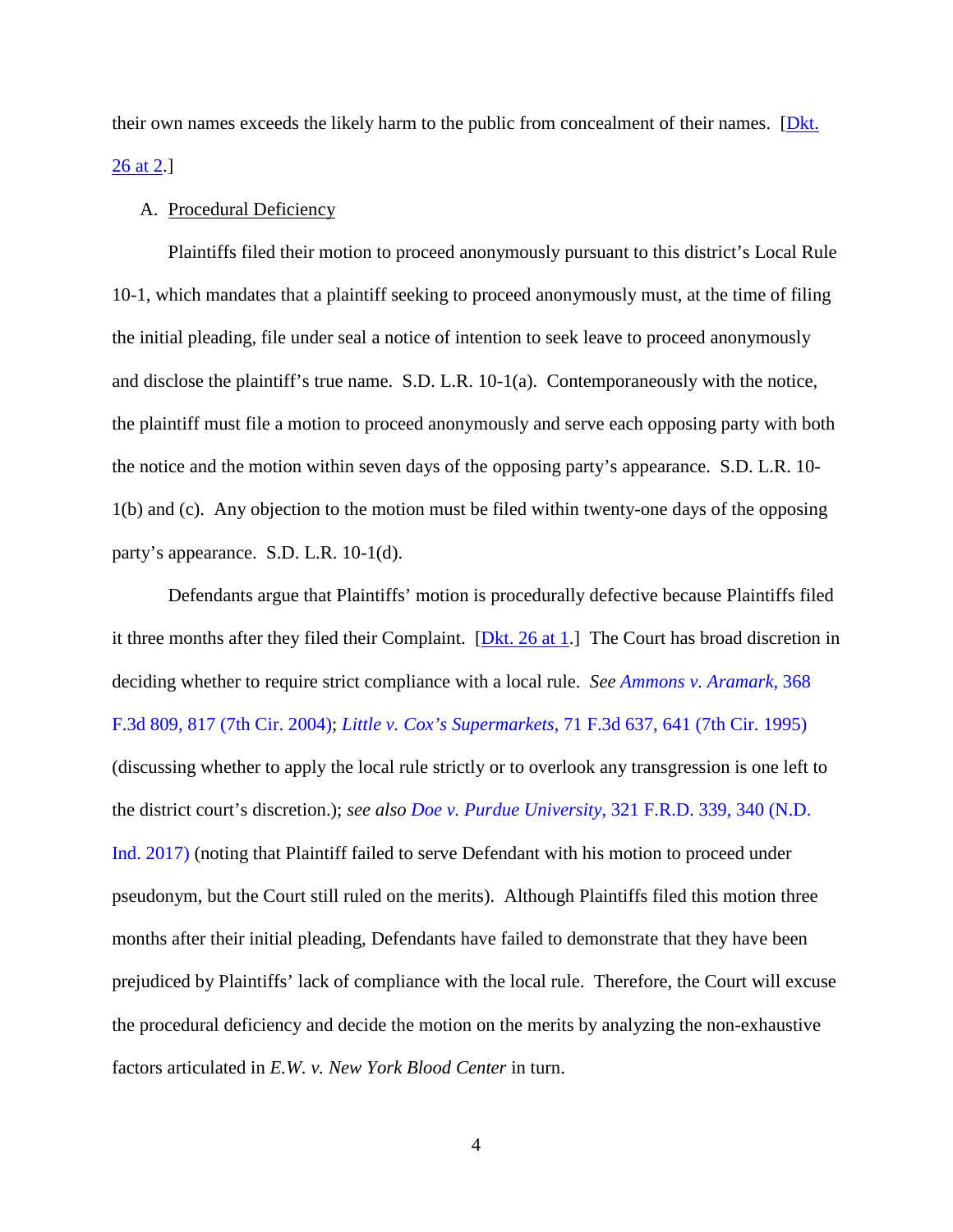#### B. Plaintiff R.N.

The list articulated by the Second Circuit is neither a strict test that the Court must follow nor an exhaustive list of factors. Rather, it presents a set of factors that help the Court determine whether exceptional circumstances exist.

The first factor weighs in favor of anonymity, as Plaintiffs are challenging governmental activity. Defendants, an Indiana public school corporation and its school board, receive federal funding, which forms the basis for Plaintiffs' claims. *See [Doe v. Purdue Univ.](https://www.westlaw.com/Document/I70c81280466911e7a6b0f3e4b1d2c082/View/FullText.html?transitionType=Default&contextData=(sc.Default)&VR=3.0&RS=da3.0&fragmentIdentifier=co_pp_sp_344_339%2c+341)*, 321 F.R.D. at [339, 341-42;](https://www.westlaw.com/Document/I70c81280466911e7a6b0f3e4b1d2c082/View/FullText.html?transitionType=Default&contextData=(sc.Default)&VR=3.0&RS=da3.0&fragmentIdentifier=co_pp_sp_344_339%2c+341) *[Doe v. City of Indianapolis](https://www.westlaw.com/Document/I2e3c4086631111e1ac60ad556f635d49/View/FullText.html?transitionType=Default&contextData=(sc.Default)&VR=3.0&RS=da3.0)*, 2012 WL 639537, at \*1 (citing *[Does v. City of](https://www.westlaw.com/Document/Icceb1397285911db80c2e56cac103088/View/FullText.html?transitionType=Default&contextData=(sc.Default)&VR=3.0&RS=da3.0)  Indianapolis*[, 2006 WL 2289187,](https://www.westlaw.com/Document/Icceb1397285911db80c2e56cac103088/View/FullText.html?transitionType=Default&contextData=(sc.Default)&VR=3.0&RS=da3.0) at \*1-2 (quoting *Roe v. Wade*[, 410 U.S. 113 \(1973\)\)](https://www.westlaw.com/Document/I32a9810a9c2611d993e6d35cc61aab4a/View/FullText.html?transitionType=Default&contextData=(sc.Default)&VR=3.0&RS=da3.0)).

The second factor considers whether the action requires Plaintiff R.N. to disclose information of the utmost intimacy. Where the issues involve matters of a sensitive and highly personal nature, plaintiffs who are particularly vulnerable, such as children, are permitted to sue anonymously. *[Doe v. Blue Cross & Blue Shield United of Wisconsin](https://www.westlaw.com/Document/I0c599469941d11d9bdd1cfdd544ca3a4/View/FullText.html?transitionType=Default&contextData=(sc.Default)&VR=3.0&RS=da3.0&fragmentIdentifier=co_pp_sp_506_872)*, 112 F.3d at 872. The Seventh Circuit has found that the use of pseudonyms are appropriate to protect the privacy of children, rape victims, and other particularly vulnerable parties or witnesses. *[Doe v. Blue Cross](https://www.westlaw.com/Document/I0c599469941d11d9bdd1cfdd544ca3a4/View/FullText.html?transitionType=Default&contextData=(sc.Default)&VR=3.0&RS=da3.0&fragmentIdentifier=co_pp_sp_506_872)  & Blue Shield United*[, 112 F.3d 869, 872 \(7th Cir. 1997\).](https://www.westlaw.com/Document/I0c599469941d11d9bdd1cfdd544ca3a4/View/FullText.html?transitionType=Default&contextData=(sc.Default)&VR=3.0&RS=da3.0&fragmentIdentifier=co_pp_sp_506_872) Accordingly, Plaintiff R.N., a fourteen-year-old, is entitled to proceed under a pseudonym, because she is a minor and a vulnerable party. As such, the Court finds that the second factor favors Plaintiff R.N.'s anonymity.

The third factor of illegal activity by Plaintiff R.N. is not at issue in this case.

The fourth factor also lends support for anonymity. Plaintiffs allege that R.N. has a history of ongoing bullying at school that was "so severe that it created a hostile and unsafe environment." [\[Dkt. 1 at 18.](https://ecf.insd.uscourts.gov/doc1/07317251822?page=18)] To proceed anonymously, a plaintiff must assert legitimate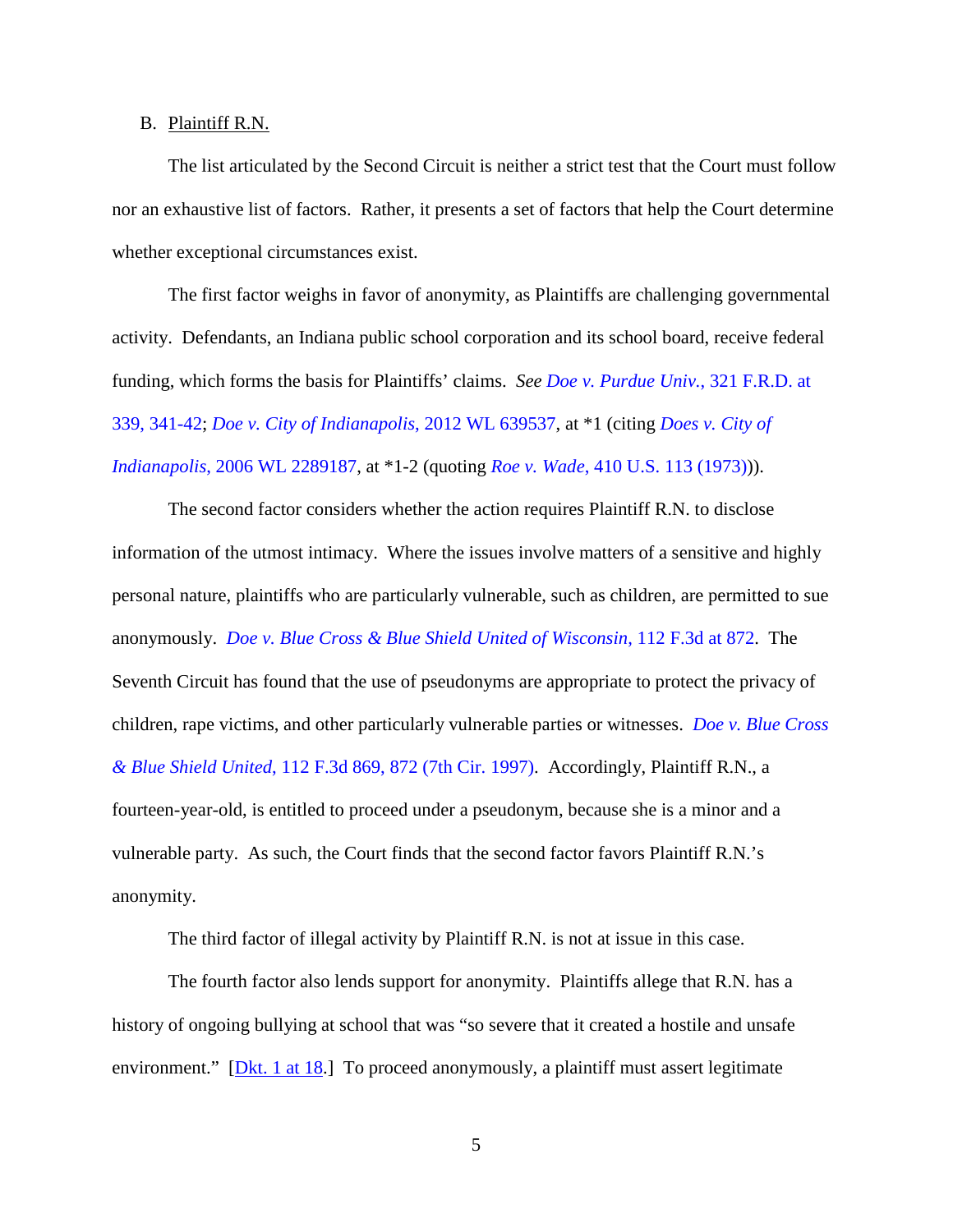circumstances under which making her name public could cause her to suffer mental or physical injury due to the personal and sensitive nature of her allegations. *Doe v. Marvel*[, No. 1:10-CV-](https://www.westlaw.com/Document/Ib9f6869508bc11e0852cd4369a8093f1/View/FullText.html?transitionType=Default&contextData=(sc.Default)&VR=3.0&RS=da3.0&fragmentIdentifier=co_pp_sp_999_2)[1316-JMS-DML, 2010 WL 5099346, at \\*2 \(S.D. Ind. Dec. 8, 2010\)](https://www.westlaw.com/Document/Ib9f6869508bc11e0852cd4369a8093f1/View/FullText.html?transitionType=Default&contextData=(sc.Default)&VR=3.0&RS=da3.0&fragmentIdentifier=co_pp_sp_999_2) Plaintiff R.N's allegations that she was the victim of bullying and harassment at school, including being physically assaulted by other students, coupled with her history of suicide attempts and medical issues demonstrate such circumstances. Accordingly, the fourth factor favors anonymity.

Turning to the fifth factor regarding potential prejudice to Defendants, Defendants already know Plaintiffs' identities. [\[Dkt. 26 at 1.](https://ecf.insd.uscourts.gov/doc1/07317450219?page=1)] Defendants have neither offered evidence to show that they will be prejudiced nor cited any case law recognizing their concerns. Therefore, the Court concludes that the fifth factor also favors anonymity.

Finally, the sixth factor recognizes the public interest in guaranteeing open access to proceedings without denying litigants access to the justice system. Defendants argue that Plaintiffs' Motion is defective because it fails to show that the potential for harm to Plaintiff R.N. exceeds the likely harm from concealment to the public. [\[Dkt. 26 at 2.](https://ecf.insd.uscourts.gov/doc1/07317450219?page=2)] Although there is a strong presumption in favor of conducting litigation under the litigants' real names, the Seventh Circuit has recognized an "exception" for children. *[Blue Cross & Blue Shield United](https://www.westlaw.com/Document/I0c599469941d11d9bdd1cfdd544ca3a4/View/FullText.html?transitionType=Default&contextData=(sc.Default)&VR=3.0&RS=da3.0&fragmentIdentifier=co_pp_sp_506_872)*, 112 F.3d [at 872;](https://www.westlaw.com/Document/I0c599469941d11d9bdd1cfdd544ca3a4/View/FullText.html?transitionType=Default&contextData=(sc.Default)&VR=3.0&RS=da3.0&fragmentIdentifier=co_pp_sp_506_872) [City of Chicago, 360 F.3d at 669;](https://www.westlaw.com/Document/I6aef9e4589fd11d9ac45f46c5ea084a3/View/FullText.html?transitionType=Default&contextData=(sc.Default)&VR=3.0&RS=da3.0&fragmentIdentifier=co_pp_sp_506_669) *see also [A.B. ex rel. V.S. v. Meyer](https://www.westlaw.com/Document/Ic51f56f235eb11e5b4bafa136b480ad2/View/FullText.html?transitionType=Default&contextData=(sc.Default)&VR=3.0&RS=da3.0&fragmentIdentifier=co_pp_sp_999_2)*, No. 1:15-CV-157- [JD-SLC, 2015 WL 4545872, at \\*2 \(N.D. Ind. July 28, 2015\)](https://www.westlaw.com/Document/Ic51f56f235eb11e5b4bafa136b480ad2/View/FullText.html?transitionType=Default&contextData=(sc.Default)&VR=3.0&RS=da3.0&fragmentIdentifier=co_pp_sp_999_2) (recognizing that an important factor in favor of anonymity is whether the Plaintiff is particularly vulnerable to the possible harms of disclosure, particularly in light of his age.) The actual identities of Plaintiffs are of minimal value to the public. *[Doe v. Purdue Univ.](https://www.westlaw.com/Document/I70c81280466911e7a6b0f3e4b1d2c082/View/FullText.html?transitionType=Default&contextData=(sc.Default)&VR=3.0&RS=da3.0&fragmentIdentifier=co_pp_sp_344_343)*, 321 F.R.D. at 343. Allowing Plaintiff R.N. to remain anonymous will not interfere with the ability of the public to ascertain the status of this case. The sixth factor, thus, also favors anonymity.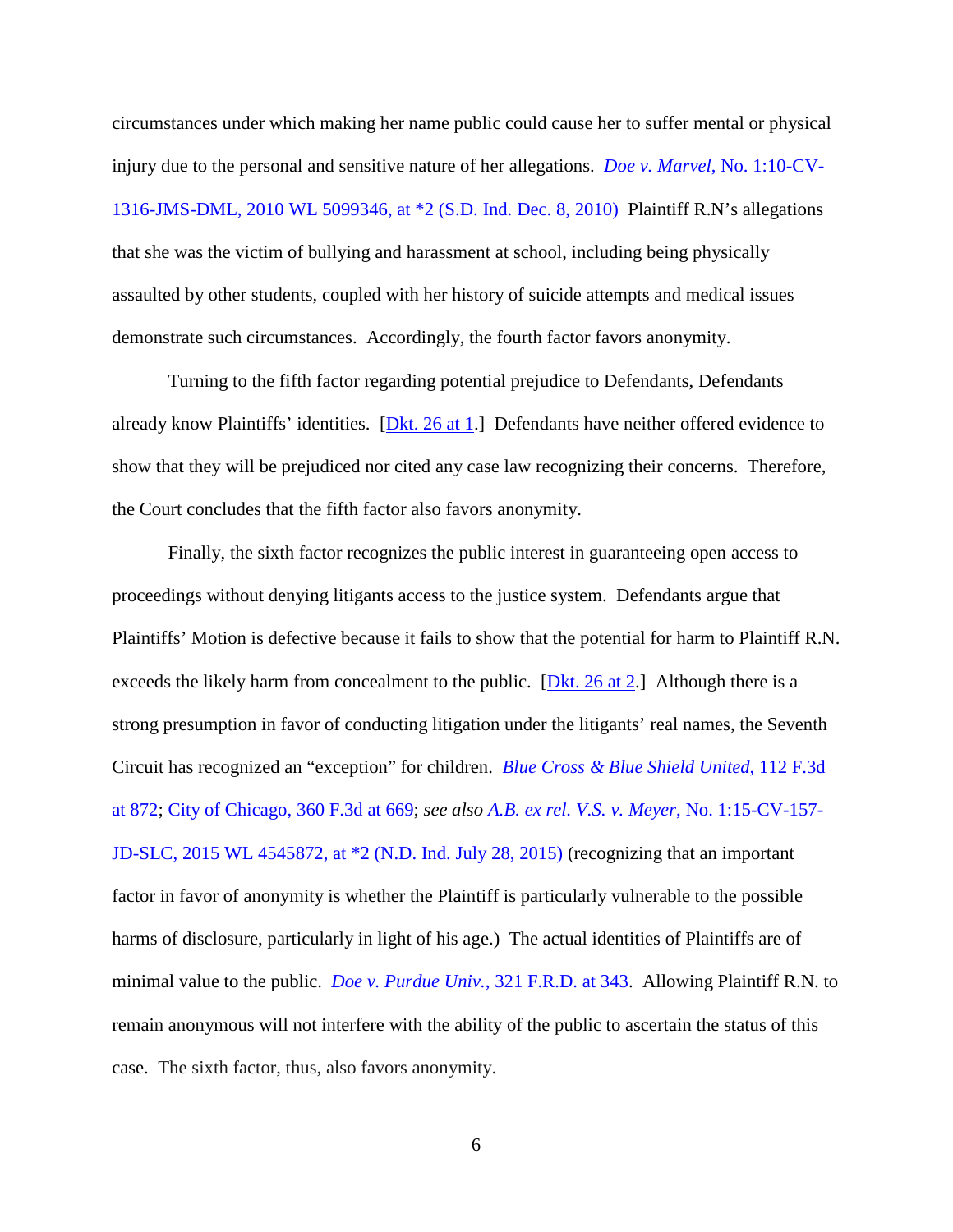Nonetheless, Defendants argue that Plaintiffs' request to proceed anonymously in this case should be denied, because Plaintiffs and their counsel "appeared on local television news stations, reporting and discussing Plaintiff R.N.'s bullying allegations and revealing their identities." [\[Dkt. 26 at 2.](https://ecf.insd.uscourts.gov/doc1/07317450219?page=2)] Plaintiffs have not filed a reply brief and thus have not responded to Defendants' characterization of the media coverage. However, Plaintiffs' anonymity will not harm the public interest in guaranteeing open access to proceedings, since the record will not be sealed. The courtroom proceedings will remain open, subject to the least intrusive means possible of protecting the identities of the parties and witnesses. While information regarding bullying and harassment may already be publicly known, should the identity of Plaintiff R.N. be made known, intimate details and inflammatory allegations set forth in the Complaint will be revealed because the Complaint is a public record. Having considered the relevant factors and the parties' arguments, the Court concludes that Plaintiff R.N. should be permitted to proceed anonymously in this case.

### C. Plaintiff R.T.

The decision to permit R.N. to proceed anonymously does not necessarily mean that Plaintiff R.T. should also be permitted to proceed anonymously. The Seventh Circuit has emphasized that the involvement of children and their parents in a lawsuit is a significant factor in favor of anonymity, particularly because of the inflammatory subject matter of the case and the risk of harm to plaintiff's children if their identities are made known by revealing their parents' names. *Doe v. Elmbrook Sch. Dist.*[, 658 F.3d 710, 722 \(7th Cir. 2011\).](https://www.westlaw.com/Document/Idb1c1220dd3511e0a9e5bdc02ef2b18e/View/FullText.html?transitionType=Default&contextData=(sc.Default)&VR=3.0&RS=da3.0&fragmentIdentifier=co_pp_sp_506_722) However, Defendants argue that because Plaintiff R.T and her child, Plaintiff R.N., do not share the same last name, disclosure of Plaintiff R.T.'s name will not automatically reveal her child's name. [\[Dkt. 26 at 3.](https://ecf.insd.uscourts.gov/doc1/07317450219?page=3)] While this might decrease the risk to R.N., it does not necessarily eliminate it,

7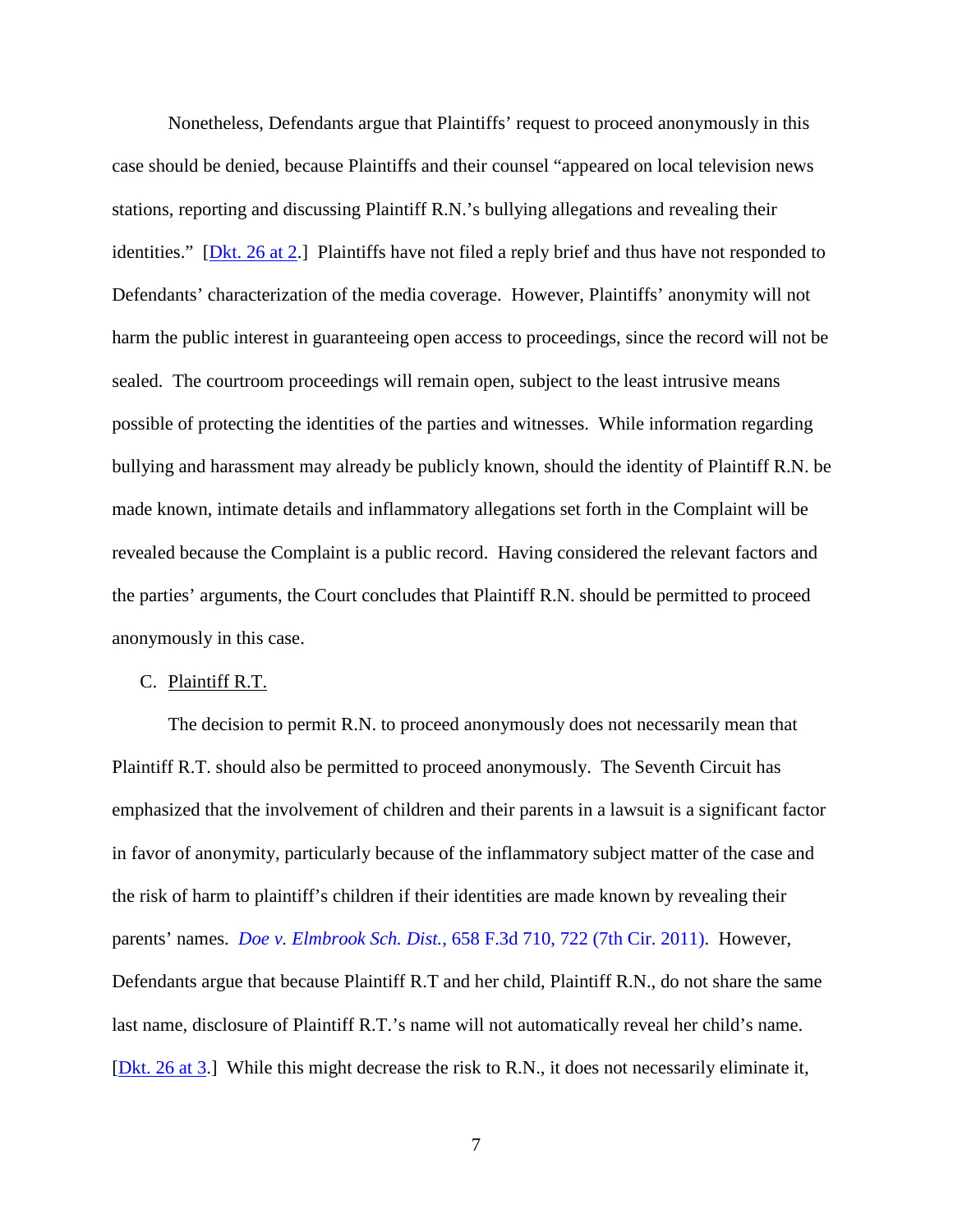given the risk of harm to R.N. if her identity is made public, and the lack of prejudice to Defendants if R.T. is also allowed to proceed anonymously. Given that Plaintiffs have asserted legitimate circumstances under which Plaintiff R.N., a child, could suffer mental and physical injury, particularly because of the personal and sensitive nature of the subject matter and the risk of harm that Plaintiff R.N. could face if her mother's identity is revealed, the Court concludes that the risk of harm to Plaintiff R.N.'s health and safety, if her mother, Plaintiff R.T. is identified by name, outweighs the public's interest in judicial openness, and thus overcomes the presumption against anonymous litigation.

### **IV. Conclusion**

For the reasons discussed above, the Court **GRANTS** Plaintiffs' Motion for Leave to Proceed Anonymously [\[Dkt. 23\]](https://ecf.insd.uscourts.gov/doc1/07317442735). **IT IS HEREBY ORDERED**:

- 1. Plaintiffs may proceed in this case under the anonymous names of R.T. and R.N.
- 2. All exhibits, memoranda, affidavits, and other papers filed with the Court in connection with this action shall be written or redacted to refer to Plaintiffs by their initials only.
- 3. Defendants' counsel, Defendants, Defendants' agents, Defendants' employees, Defendants' assigns, or any other recipients of the actual names shall not further disclose Plaintiffs' names to anyone, including without limitation to the public, to law enforcement, or the media, without leave of the Court.
- 4. Defendants' counsel, Defendants, Defendants' agents, Defendants' employees, Defendants' assigns, and all other recipients of the true names shall use the names for purposes of this litigation and for legitimate purposes related to Defendants' operations. They shall not use the actual names or identities of the Plaintiffs for any other purpose.